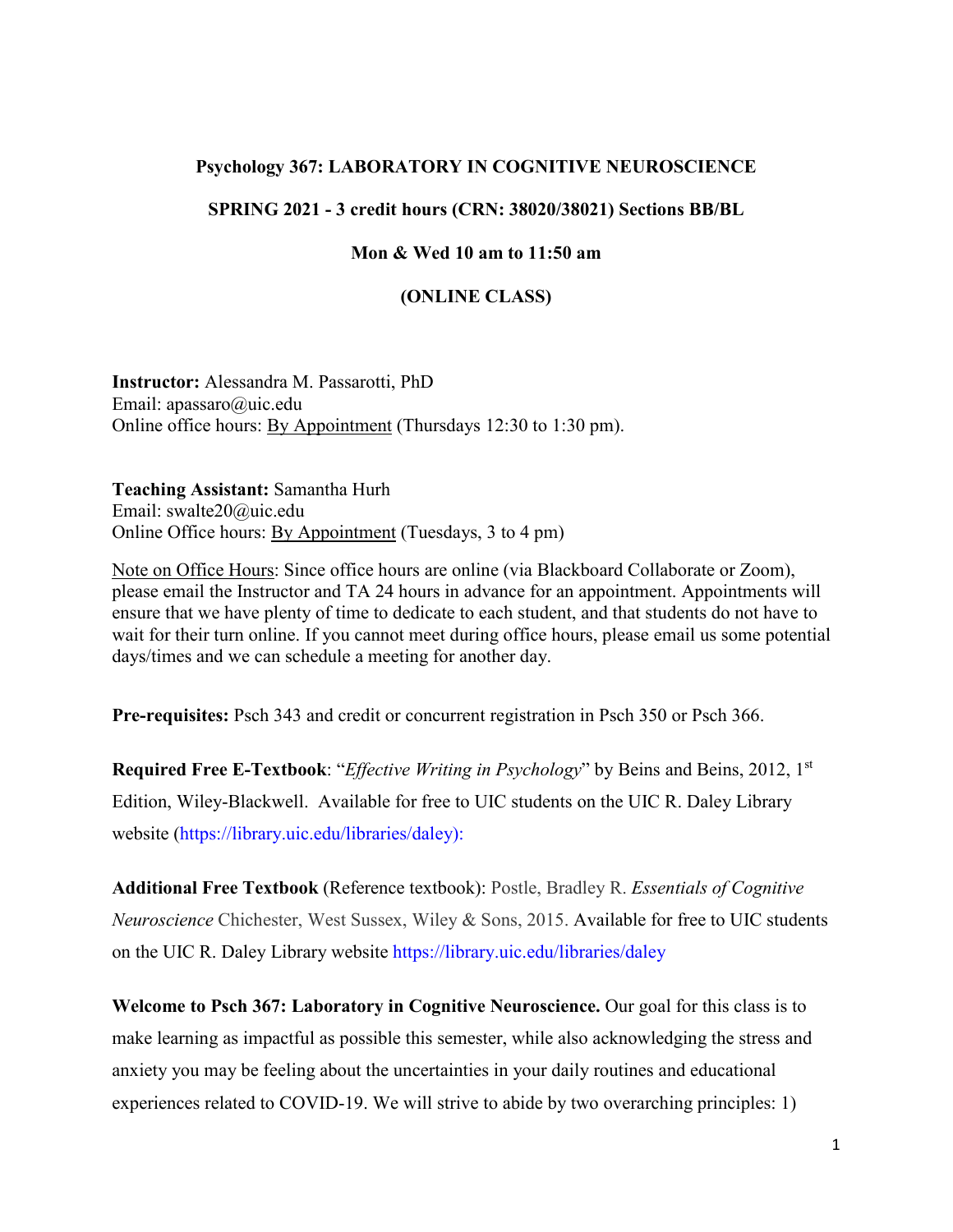engage in clear and frequent two-way **communication** regarding our expectations of you, the class workflow, and unexpected challenges arising that may impede your participation in required class sessions, including exams, or timely completion of assignments; 2) build an **inclusive learning community** in which we all abide by the same ground rules and ethical code of conduct. We look forward to connecting with you this semester. We will do our best to support your learning experience by listening to your needs and by conducting this course with compassion, empathy, and patience.

**Course Description.** This course is a "*Practicum"* in cognitive neuroscience research, and includes both a lecture and a research laboratory format (online). To be properly registered in this class, students must enroll in one Lecture and one Laboratory. The focus of this class is on examining the neurophysiological underpinnings of cognitive processes such as attention, working memory, executive functions, language and emotion processing. **Students will learn important skills that are necessary to be a research scientist in the field of**

**Cognitive Neuroscience.** They will learn to critically evaluate scientific literature and interpret scientific data to address specific research questions. Moreover, students will learn about cognitive neuroscience and brain imaging techniques (e.g., EEG, EOG, fMRI) that measure neurocognitive functions, and will analyze and interpret neurophysiological data by using Biopac Laboratory System, Microsoft Excel, or similar software. Research studies and data analyses will be demonstrated in class, but will also require individual work outside of class. Students are expected to take notes, especially for the lab part; they are also encouraged to ask questions and participate in class. Finally, students will learn to use APA format to write or verbally present scientific reports based on the class experiments, as well as a final scientific paper.

**Our Inclusive Learning Environment**. UIC values diversity and inclusion. We will do our best to make every student feel welcome, engaged, and respected for their opinions. Regardless of age, disability, ethnicity, race, gender, gender identity, sexual orientation, socioeconomic status, geographic background, religion, political ideology, language, or culture, we expect all members of this class to contribute to a respectful, welcoming, and inclusive environment for every other member of our class. If there are aspects of the instruction or design of this course that result in barriers to your inclusion, engagement, accurate assessment or achievement, please notify the Instructor as soon as possible.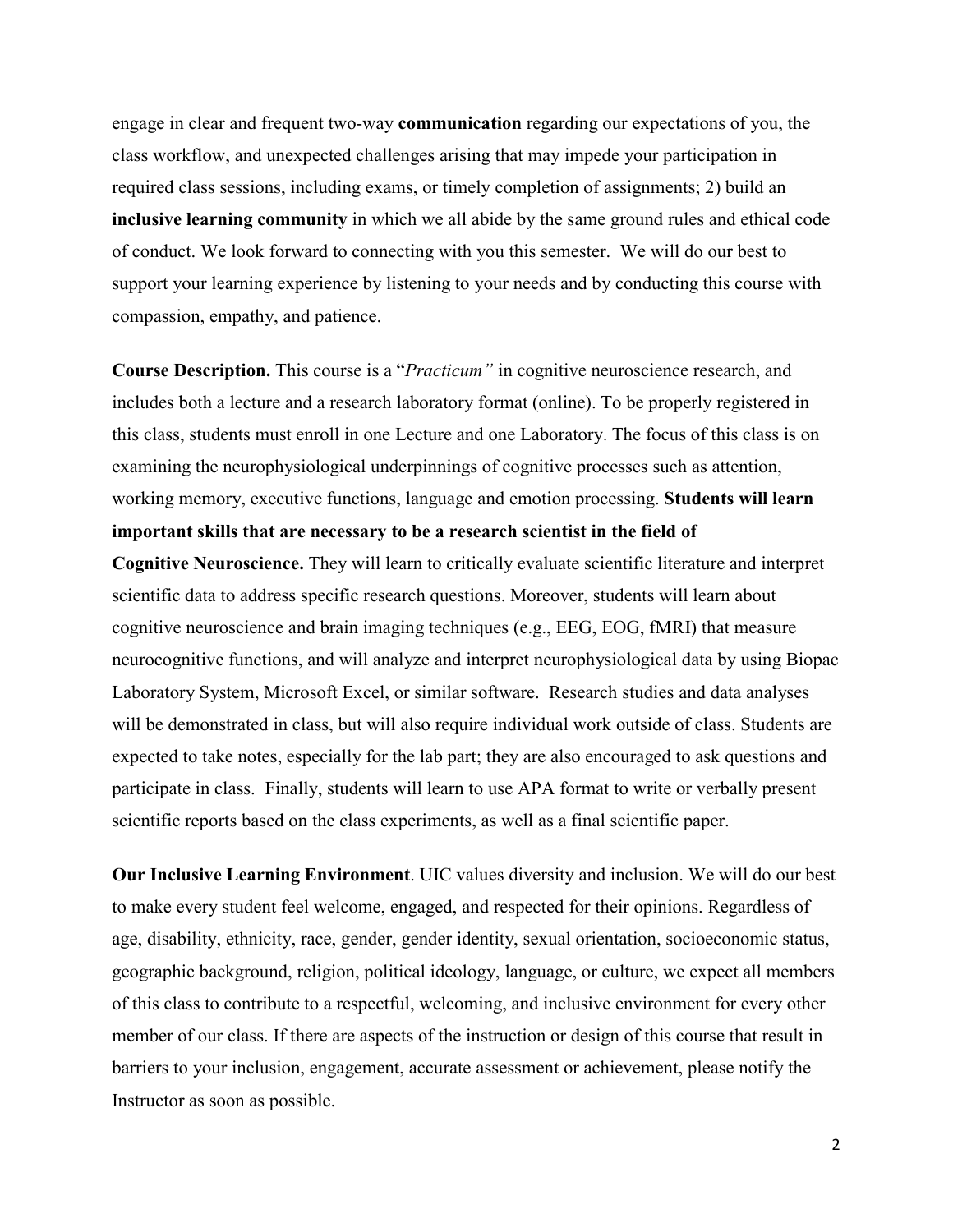**Synchronous Class Format and Attendance**. Following UIC guidelines, this class will be online, with no in-person classes, due to Covid-19. If things change in this regard, students will be informed promptly. The class format will be "synchronous". This means that for the vast majority of the meetings we will have **"live" online classes, on M/W from 10 to 11:50 am, starting on 1/11/2021**. Lectures will cover the Instructor's lectures notes, assigned materials, class and research activities. **To join the live online class please click on "Collaborate" in Blackboard. You will then be prompted to join the class session**. Occasionally there may be some pre-recorded lessons. Students will be informed in advance when this the case.

**Online Attendance.** Studies show that students who attend class regularly learn more and do better with the class**.** The class sessions will be as interactive as possible. Therefore, your participation is essential. Attendance is greatly recommended, in order to be more engaged with the class community, learn about the class experiments and report writing, and be fully engaged with the class research activities.

**Communicating in Class**. We understand that it is much easier to talk and ask questions during a face-to-face class than during an online class. However, we are trying to re-create the in-person class interactions as much as possible. Please do not feel intimidated, your questions and comments are always very welcome! The Instructor will often ask if there are any questions and leave some time for students to ask them. Please use your microphone as much as possible for questions. The instructor will also answer the Blackboard chat messages during times set aside for this purpose. While we want to ensure that everybody feels included and respected during our classes, also please be respectful toward others while asking/answering questions or making comments. Please be kind to one another, and keep an open mind about different cultural aspects, different points of views and scientific opinions. Actions, text messages and talks that are disrespectful to students or the Instructor, and that disrupt the classroom will be reported to the appropriate UIC officials.

NOTE: We will usually record the synchronous class sessions for students who are unable to attend synchronously. The recording feature for others is disabled so that no one else will be able to record this session. The recorded class sessions will be posted on our Blackboard class website unless otherwise notified. If you have privacy concerns and do not wish to appear in the recording, turn OFF your video and notify the Instructor in writing (via email) asap and prior to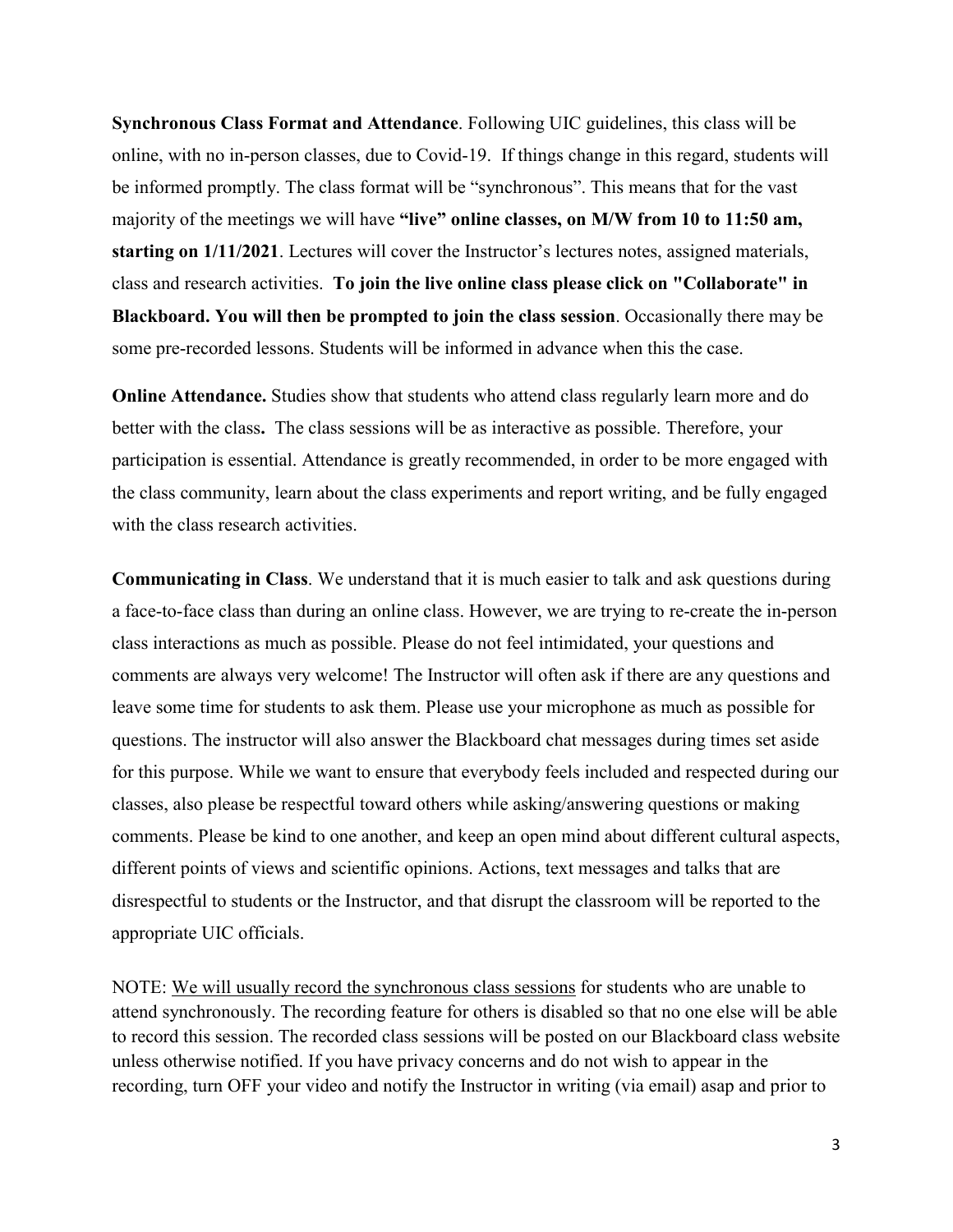the next class session. If you would like to ask a question, you may do so privately through the chat feature by addressing your question to me or the TA only (and not to "everyone"), or you may contact me or your TA by another private method, which we will agree upon in advance of class. If you have questions or concerns about this video recording policy, please contact the Instructor before the end of the first week of class.

**E-mail Communications.** E-mail is the best way to reach us! Please email us with any questions or concerns you may have about the course and study materials. *Prompt communication is a smart strategy to ensure that we can help you effectively*! When you contact us by email please include "psch 367" in the subject line. We will check emails during weekdays, M - F (9 am to 5 pm) and will return your email within 24 - 48 hours.

**Blackboard.** Our Blackboard course site ([\(http://blackboard.uic.edu\)](http://blackboard.uic.edu/) has been organized to facilitate both access to course materials and to a broad array of UIC campus resources and community information such as advising support, online events, health and wellness tools, etc. The information is provided at the university, college, and department/course levels to help you more efficiently navigate to the resources and tools you need to be successful in your courses this semester. Students are expected to log into the course site regularly to learn about any developments related to the course as well as to upload assignments and communicate with classmates. For all technical questions about Blackboard, email ACCC Learning Technology Solutions at [LTS@uic.edu.](mailto:LTS@uic.edu)

Please check these important Blackboard folders on the Main Menu page:

- **Syllabus.** A very detailed class syllabus includes course requirements, assignments and grading policies, as well as the weekly schedule and topics. Please read the syllabus carefully and let us know if you have any questions.
- **Getting Started.** This folder contains general information about Blackboard, technical requirements, general UIC resources, online etiquette guidelines, and how to get textbooks at UIC.
- **About this Course.** This folder contains general information about the Course content and organization, the course learning objectives, and information about the Instructor and TA.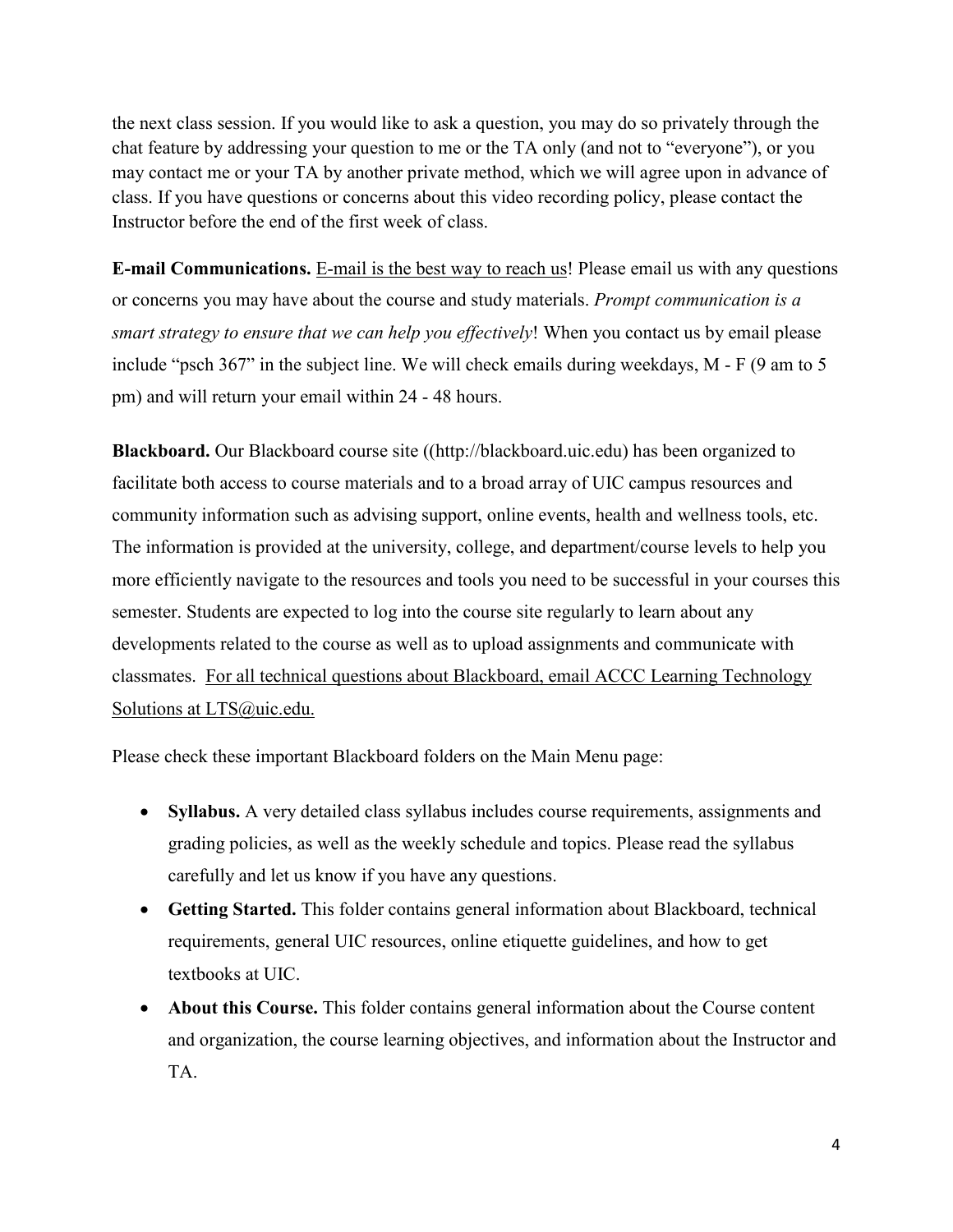- **Weekly Content Folder.** Every week lecture notes, assignment instructions, and class materials are posted on Blackboard under the folder "Weekly Content" (weeks 1-15). Please check this folder at the beginning of each week to know what you need to work on for any given week.
- **Class Announcements.** Please check Class Announcements regularly, in order to be upto-date with all the important information for the class.
- **Discussion Forum.** A Discussion Forum with a new topic question posted every few weeks will be a useful tool to engage students in guided class discussions. The forum is also a chance for students to introduce themselves to the class, to get to know each other better and share ideas and comments. There are *4 graded discussion forum questions*, that are posted one week before they are due (see syllabus for dates). There may also be some extra-credit opportunities. Students will be informed in advance when there are extracredit opportunities linked to the Discussion Forum.
- Additional folders will be created in Blackboard for the exam, the reports, study guides, final paper, etc.

#### **COURSE REQUIREMENTS AND GRADES**

The final grade will be obtained from scores on: one neuroscience/neuroanatomy exam, 4 lab reports, 4 graded discussion forum questions, and 2 drafts of a final paper. There will be also a few extra-credit opportunities. After you receive your scores and our feedback on various assignments, please reach out to the TAs and Instructor if you have questions or want to receive more feedback or advice on future assignments.

- **Neuroanatomy/Neuroscience Exam.** An online exam will be administered on 2/8/2021 based on the sheep brain dissection and neuroanatomy/cognitive neuroscience lectures. The exam format may include multiple choice, short essays, and brain structure identification.
- **Four Lab Reports.** Four lab reports (3-5 pages long), in APA format, will be due about 2 weeks after the class experiment and data analyses are completed. You need to work on the first three reports individually. The last report is a Group Report. Instructions for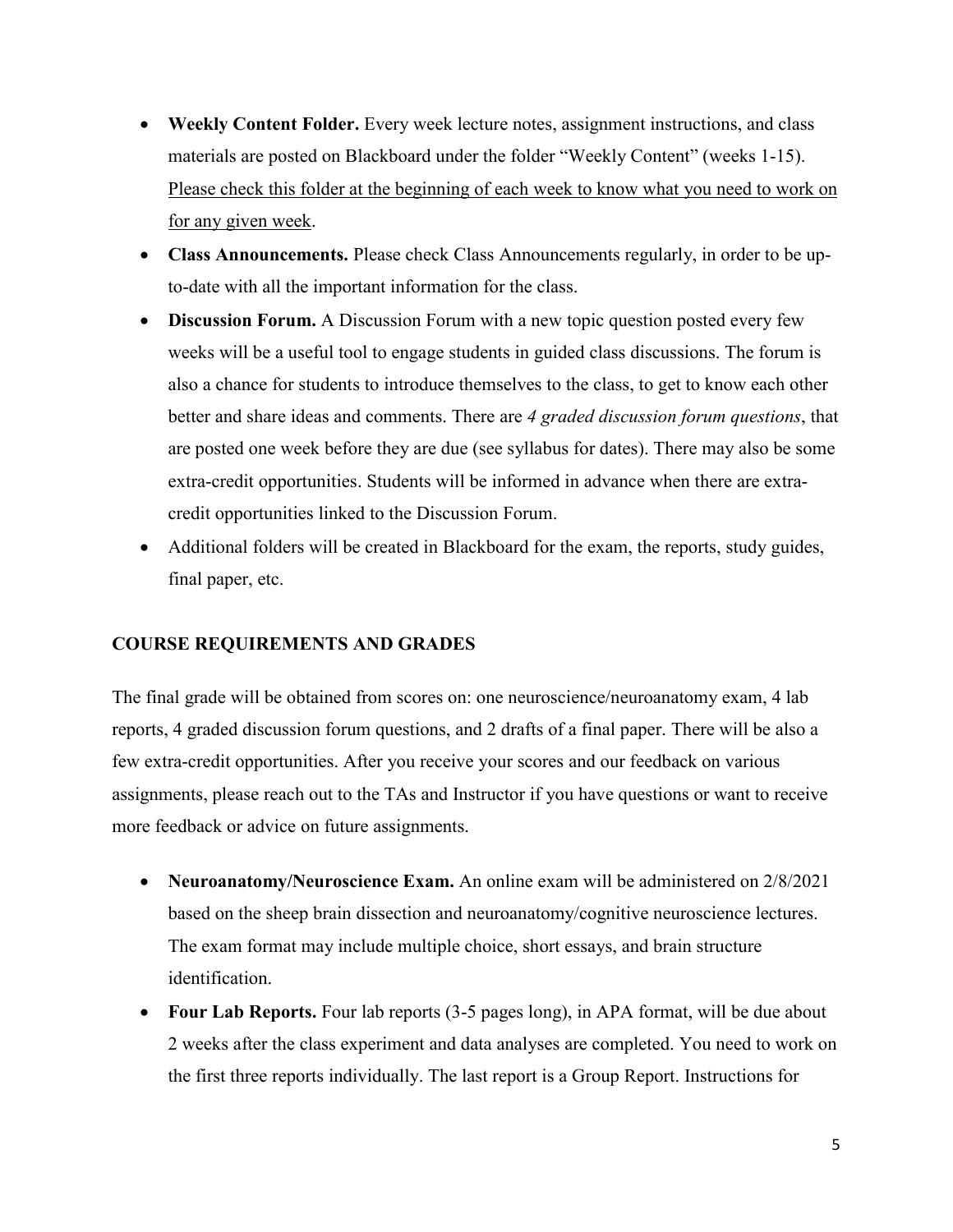writing the reports will be posted. Please talk to the TA and Instructor as soon as possible if you have questions about the class experiments or on how to write up the reports**.** 

- **Final Paper Assignment.** A 10-page paper on a topic provided by the Instructor based on experiment 2 (EEG methodology) will be due first on 3/31 (first draft) and then on 4/28 (final version). Each of the paper drafts will be graded and will receive feedback. The paper must be double-spaced, follow APA format, and must include: Abstract, Introduction, Methods, Results, Discussion, and References. Details about the paper assignment and the APA format will be provided in class and posted on Blackboard.
- **In-Class Group Research Activities.** As part of the practicum format, there will be some group research activities during the online class. Students will be informed of the specific dates when these activities occur.
- **Extra-credit Paper**. There will be an extra-credit paper opportunity (1 and ½ page paper; 6 points) due by 4/19, midnight.
- **Discussion Forum**. Four discussion forum questions are graded (see syllabus), others may be offered as part of an extra-credit opportunity. Students have usually 7 days to complete their discussion forum reply. The deadlines are indicated in the syllabus.
- **Attendance and Participation in Research Activities.** This online class will provide, as much as possible, 'hands-on' experience with cognitive psychology research. Your class attendance and engagement in research activities is essential to your success. In addition to attending the synchronous (live) class sessions, each student will be expected to devote additional time outside of class working on assignments, readings, actively participating in the online discussion board, and in the group project work. While the final Group Report (report 4) is a team effort, every student will be evaluated based on their individual effort and engagement in the project. **Meeting online and working with your team on your group project and Report 4 is essential for this class.**

Make-up Assignments. Make-up assignments will be granted only in case of family emergencies, illness, catastrophes or valid events, that will need to be documented (e.g., doctor's note; a relative's death certificate; religious holiday). Students need to contact the Instructor and TA, before the assignment is due. No make-ups are offered for extra-credit opportunities.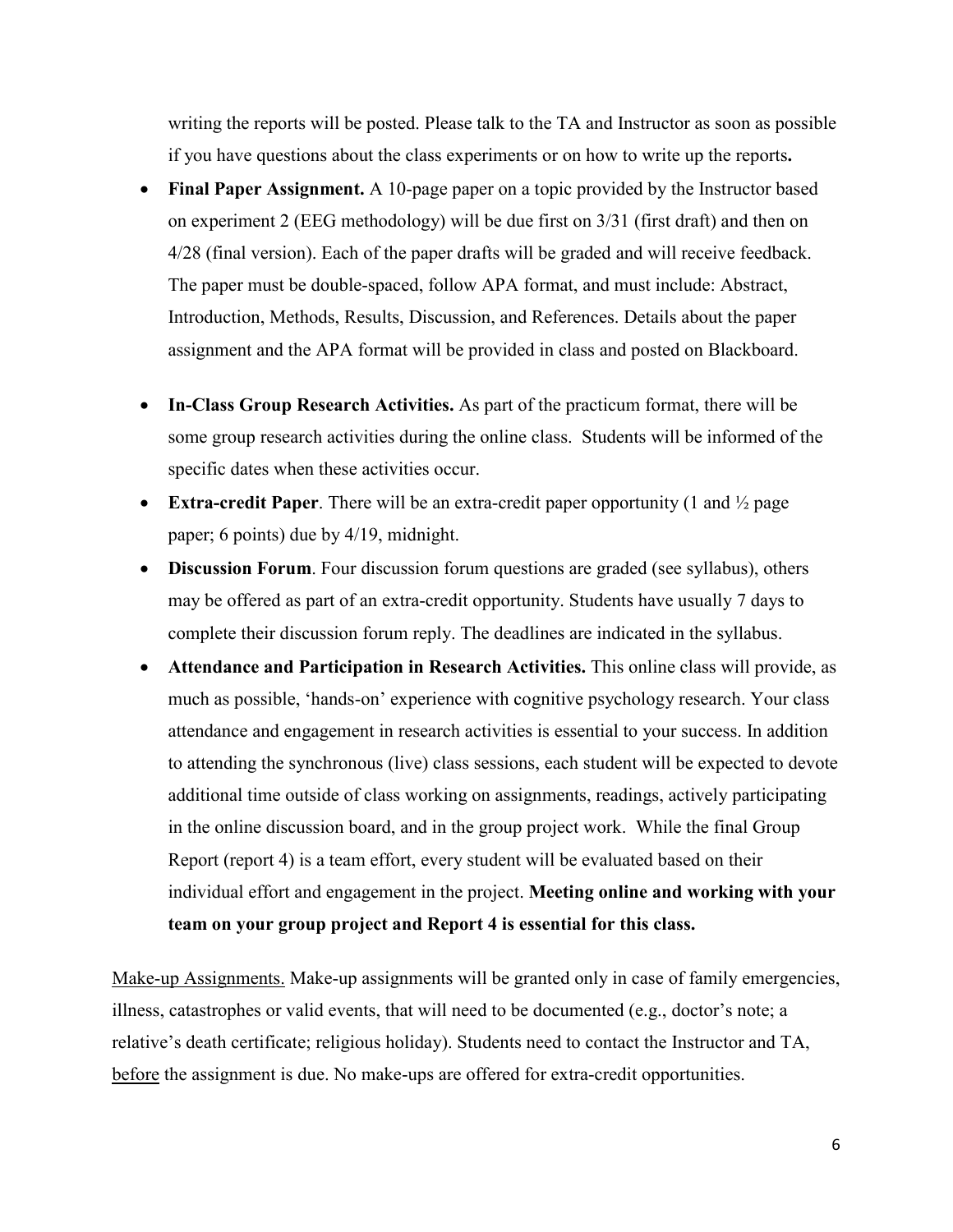Policy on late work. For the paper assignment late papers will be accepted but 10% of the points will be deducted for each day past the deadline. Both week and weekend days count as late days. For example, if an assignment is turned in 3 days late a 30% penalty will be applied to the paper grade, even if two of these days are saturday and sunday. Late assignments may not have a penalty in case of personal/family emergencies or catastrophes or for valid events (e.g., religious holidays) that will need to be documented. Late work is not accepted for extra-credits.

| Course Requirements          | Points | <b>Grade Percent</b> |
|------------------------------|--------|----------------------|
| Lab Report 1                 | 30     | 8%                   |
| Lab Report 2                 | 30     | 8%                   |
| Lab Report 3                 | 30     | $8\%$                |
| Lab Report 4 (Group Project) | 50     | 14%                  |
| Report 4 Group Work and      | 20     | 6%                   |
| Presentations 1 & 2 (10 pts  |        |                      |
| each)                        |        |                      |
| Neuroanatomy/Neuroscience    | 50     | 14%                  |
| Exam                         |        |                      |
| In-Class Group Research      | 10     | 4%                   |
| Activities                   |        |                      |
| First draft of final Paper   | 50     | 14%                  |
| Final Paper                  | 60     | 18%                  |
| Graded Discussion Forum - 4  | 20     | 6%                   |
| questions (5 pts each)       |        |                      |
| Total                        | 350    | $100\%$              |

#### **GRADING POLICY:** Final grades will be determined by total points as follows: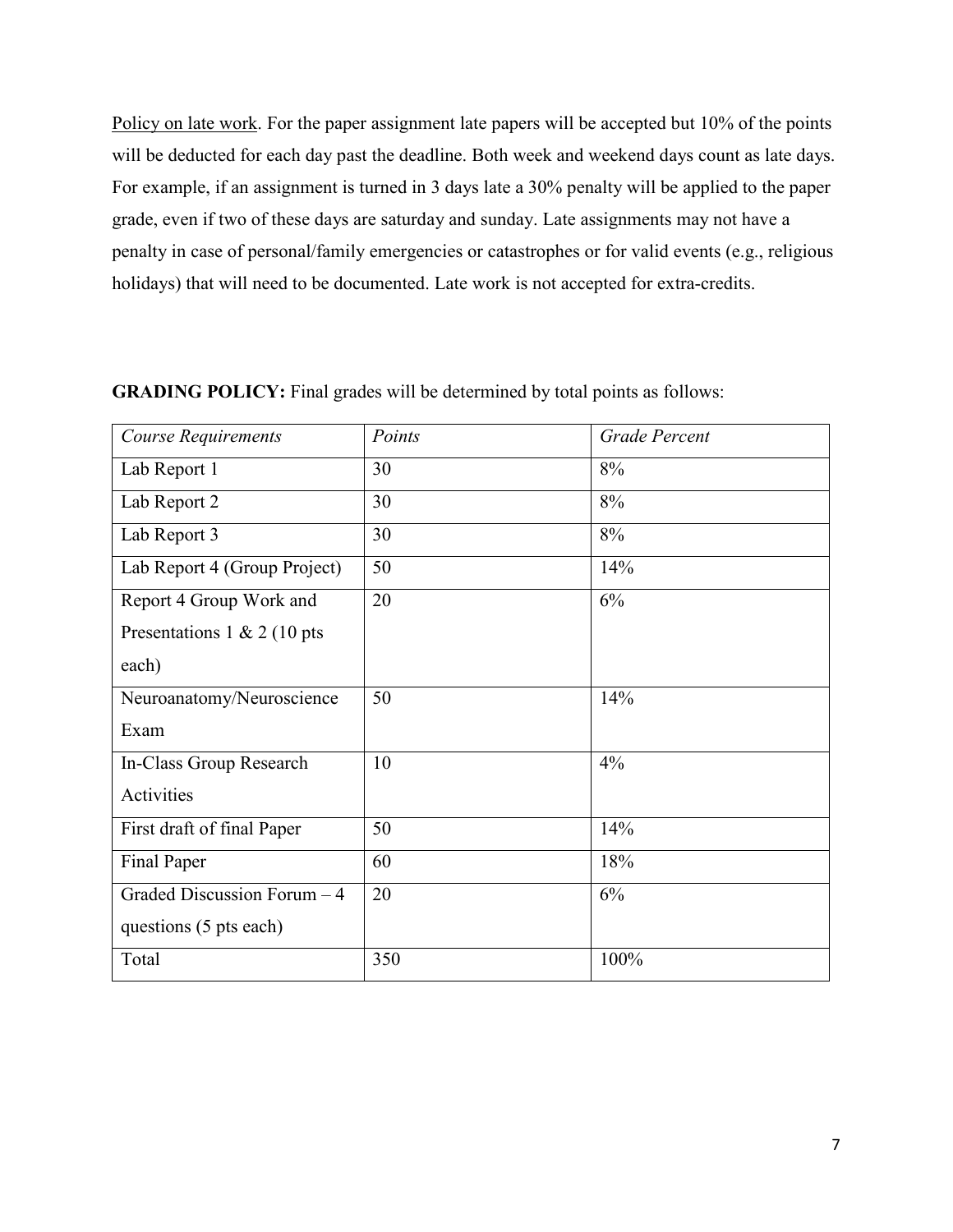| Grade            | Points      |
|------------------|-------------|
| A: 90 to $100\%$ | $315 - 350$ |
| $B: 80$ to 89%   | $280 - 314$ |
| C: 70 to 79%     | $245 - 279$ |
| D: 60 to $69\%$  | $210 - 244$ |
| $F: 0$ to 59%    | $0 - 209$   |

**All points obtained from exams and assignments, as well as extra credit points, are added up, as a simple addition, to obtain the final grade**. Extra credit points are added to the total score (for instance, if a student has a total score of 310 from exams and assignments, and has also collected 10 extra-credit points, their total score is 320/350, which would result in an A). Regarding the final grade, if a final sum of points is at least .5 away from the next higher raw point, it will be rounded up to the next higher point (e.g., 330.5 will be rounded up to 331).

**Note on the "Incomplete" option**: **Following departmental guidelines, Incompletes are granted only for a documented personal or family emergency towards the end of the semester, that prevent a student from attending class and completing the last few assignments**. Incompletes are not given to students who have not turned in their work regularly from the beginning of classes, or throughout the semester. Incompletes are granted as a result of a prompt conversation with the Instructor, and are never given on a very short notice or at the last moment. The student needs to discuss their emergency with the Instructor asap, and at least a week before the end of the classes, to agree on a plan for finishing their assignments in a timely fashion. Failure to communicate promptly with the Instructor will result in the Instructor not granting an Incomplete.

**Disability Services Notification.** Students who have a **letter of accommodation (LOA)** should email the Instructor by the end of the first week to let them know of the LOA, and provide a pdf of the letter, so that we can start planning on the best way to help. Students with LOAs will automatically receive 48-hours extension on assignments, and double the time on exams.

UIC is committed to full inclusion and participation of people with disabilities in all aspects of university life. Students who face or anticipate disability-related barriers while at UIC should connect with the **Disability Resource Center (DRC) at [drc@uic.edu,](mailto:drc@uic.edu) or at (312) 413-2183 (voice) or (312) 413- 0123 (TDD**) to create a plan for reasonable accommodations. In order to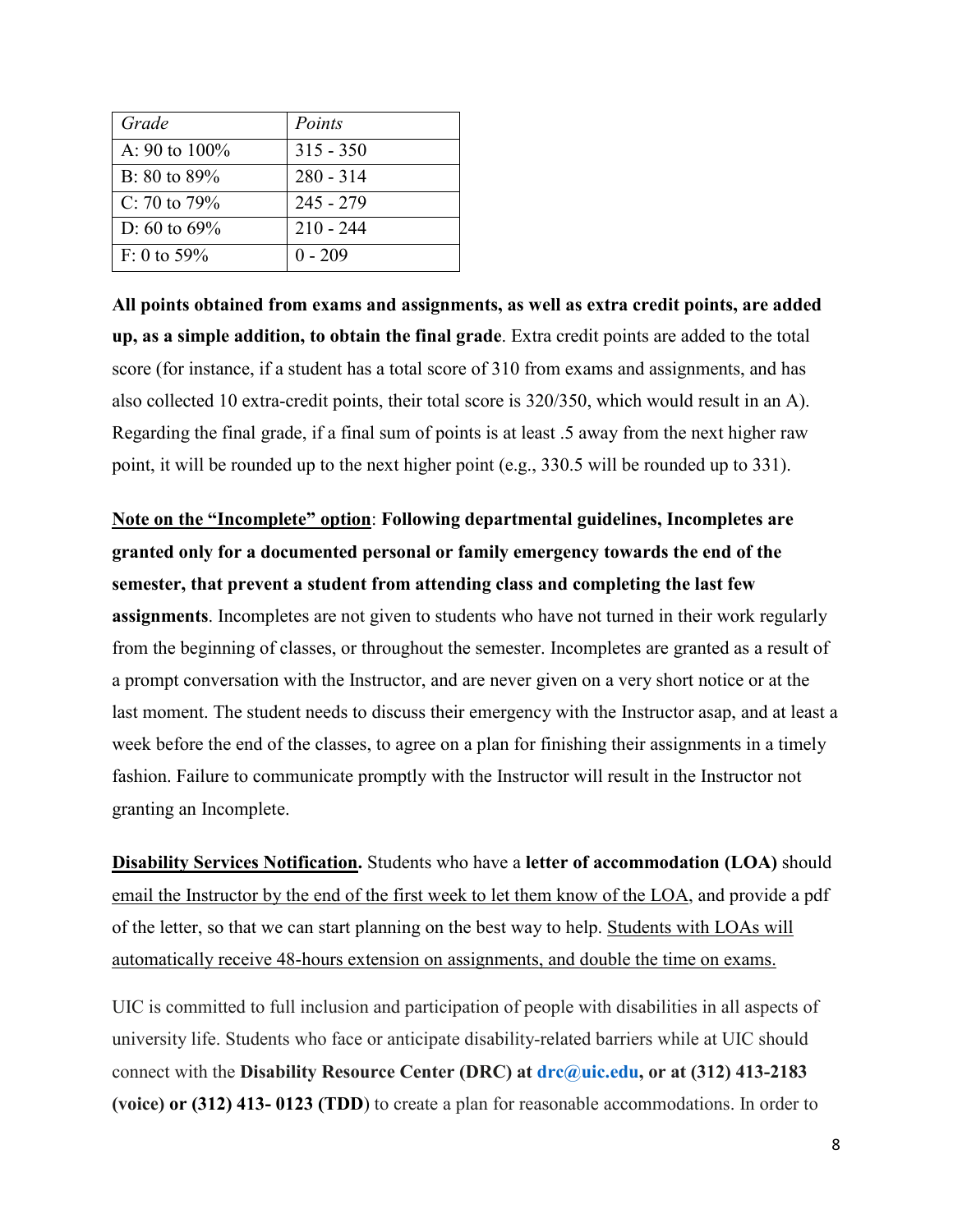receive accommodations, students must disclose disability to the DRC, complete an interactive registration process with the DRC, and provide their course instructor with a Letter of Accommodation (LOA). Course instructors in receipt of an LOA will work with the student and the DRC to implement approved accommodations

[http://www.uic.edu/depts/oar/campus\\_policies/disability\\_notification.html.](http://www.uic.edu/depts/oar/campus_policies/disability_notification.html)

**Holidays and Religious Days of Special Observance**. Please let us know if you need to miss class or need to reschedule and exam due to a religious holiday. See [https://oae.uic.edu/religious](https://oae.uic.edu/religious-calendar/)[calendar/.](https://oae.uic.edu/religious-calendar/)

**Our Community Agreement**. By submitting your assignments for grading you acknowledge these terms, you declare that your work is solely your own, and you promise that, unless authorized by the instructor or proctor, you have not communicated with anyone in any way during an exam or other online assessment. Let's embrace what it means to be a UIC community member and together be committed to the values of integrity. Let us commit to upholding a class "**Honor Code**" in which we trust one another and engage only in behaviors that reflect our community standards of academic integrity.

**Academic Integrity, Cheating or Plagiarism - Student Community Standards.** UIC is an academic community committed to providing an environment in which research, learning, and scholarship can flourish and in which all endeavors are guided by academic and professional integrity. In this community, all members including faculty, administrators, staff, and students alike share the responsibility to uphold the highest standards of academic honesty and quality of academic work so that such a collegial and productive environment exists. As a student and member of the UIC community, you are expected to adhere to the [Community Standards](https://dos.uic.edu/community-standards/) of integrity, accountability, and respect in all of your academic endeavors. When [accusations of](https://dos.uic.edu/community-standards/academic-integrity/)  [academic dishonesty](https://dos.uic.edu/community-standards/academic-integrity/) occur, the Office of the Dean of Students investigates and adjudicates suspected violations of this student code. Unacceptable behavior includes cheating, unauthorized collaboration, fabrication or falsification, plagiarism, multiple submissions without instructor permission, using unauthorized study aids, coercion regarding grading or evaluation of coursework, and facilitating academic misconduct. What is plagiarism? A student who submits a paper (or parts of a paper) that they or others wrote for other classes, or a paper which in whole or part has been written by someone else, or which contains passages quoted or is paraphrased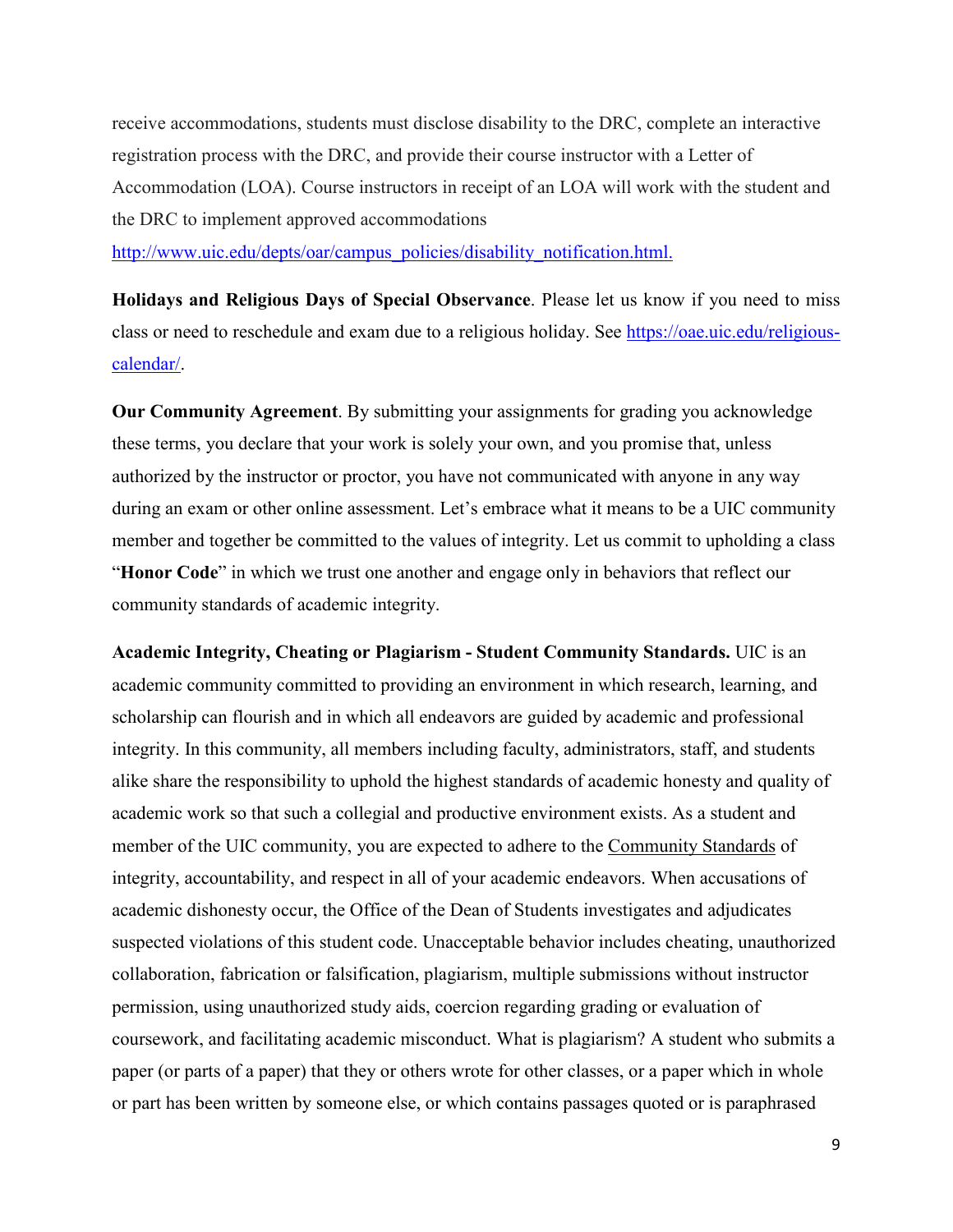from another's work without acknowledgement (quotation marks, citation, etc.) is committing plagiarism. Maintain your integrity when completing assignments. To avoid plagiarism, summarize content and concepts in your own words, and cite all the sources you use! If you are unsure about what constitutes plagiarism ask the Instructor and TA, and they will help you. Students who plagiarize work may be subject to various disciplinary actions, including a failing grade on a particular assignment, failure of the entire course, and possible expulsion from the university. Please refer to the UIC Student Handbook [\(https://dos.uic.edu/wp](https://dos.uic.edu/wp-content/uploads/sites/262/2019/01/FINAL-VERSION-2019.pdf)[content/uploads/sites/262/2019/01/FINAL-VERSION-2019.pdf\)](https://dos.uic.edu/wp-content/uploads/sites/262/2019/01/FINAL-VERSION-2019.pdf) and the Student Disciplinary Policy [\(https://dos.uic.edu/wp-content/uploads/sites/262/2020/01/DOS\\_Student-Disciplinary-](https://dos.uic.edu/wp-content/uploads/sites/262/2020/01/DOS_Student-Disciplinary-Policy-2020.pdf)[Policy-2020.pdf\)](https://dos.uic.edu/wp-content/uploads/sites/262/2020/01/DOS_Student-Disciplinary-Policy-2020.pdf) for specific rules regarding these matters./.5wshgq

**Respect for Copyright**. Please protect the integrity of all course materials and content. By enrolling in this course, you agree to honor this request. Be mindful of the hard work and time that instructors and TAs put into creating course materials such as exam and quiz questions, worksheets, lecture videos, and reading materials. Please do not upload course materials not created by you onto third-party websites or share content with anyone who is not enrolled in our course. I am grateful for your cooperation in honoring this important request.

**Electronics Use Policy.** Please turn off your cell phone or set it to vibration during the online class. During class please mute your microphone until you are ready to talk and be respectful when others take their turn talking with their microphone. Loud noises, music or phone ringing during class are not respectful towards others. Students who disrupt class with improper behaviors or excessive use of electronic devices may lose 10 points on their final grade.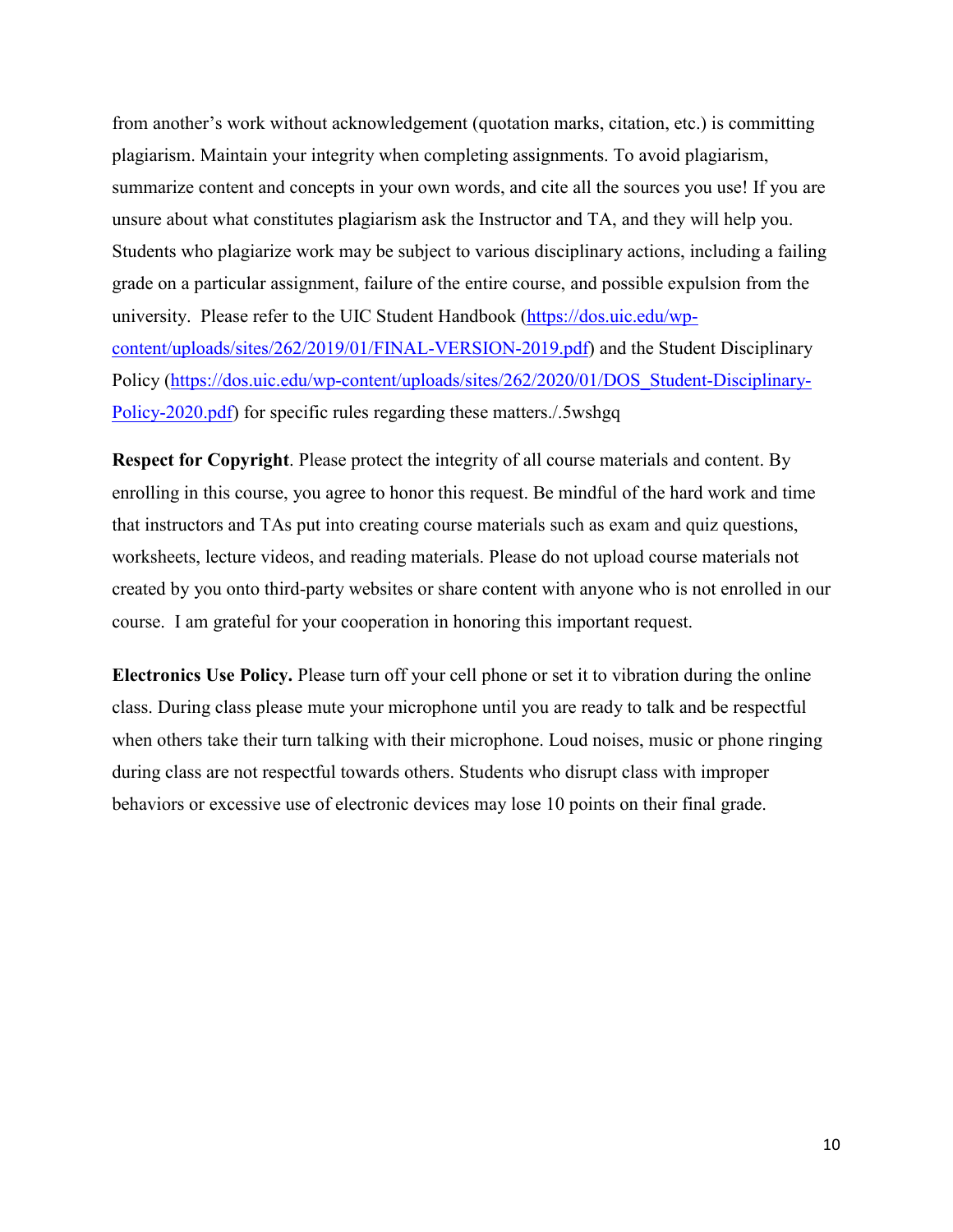# **Course Schedule**

Note: This course schedule may be revised. All revisions will be posted on Blackboard in a timely fashion.

| <b>Week</b>             | Day | <b>Date</b> | <b>Topic</b>                                                                                                                                                                                               | <b>Laboratory/Readings</b><br>(posted on<br>Blackboard)                |
|-------------------------|-----|-------------|------------------------------------------------------------------------------------------------------------------------------------------------------------------------------------------------------------|------------------------------------------------------------------------|
| $\overline{\mathbf{1}}$ | M   | 1/11        | Syllabus and Course Introduction<br><b>Discussion Forum: Introduce Yourself</b>                                                                                                                            |                                                                        |
|                         | W   | 1/13        | <b>Cognitive Neuroscience, the Brain and</b><br>Neuroanatomy                                                                                                                                               | Ward, 2015, Ch 2                                                       |
| $\boldsymbol{2}$        | M   | 1/18        | <b>MLK Day - Holiday (no class)</b>                                                                                                                                                                        |                                                                        |
|                         | W   | 1/20        | Cognitive Neuroscience, the Brain and<br>Neuroanatomy (cont'd)                                                                                                                                             | Ward, 2015, Ch 2                                                       |
| $\overline{\mathbf{3}}$ | M   | 1/25        | <b>Sheep Brain Anatomy - Introduction</b><br><b>Ethics in Research</b><br>Graded Discussion Forum # 1 is posted (due<br>on $2/1$ )                                                                         | <b>Sheep Brain Notes</b><br><b>B&amp;B Ch 19</b><br>The Belmont Report |
|                         | W   | $1/27$      | Sheep Brain Anatomy (cont'd)                                                                                                                                                                               | <b>Sheep Brain Notes</b>                                               |
| 4                       | M   | 2/1         | Introduction to Brain Injury, traumatic<br><b>Brain Injury (TBI) and Cognitive</b><br><b>Dysfunction</b><br>Graded Discussion Forum # 1 is DUE                                                             | <b>Lecture Notes</b>                                                   |
|                         | W   | 2/3         | <b>Scientific Writing: An Overview</b><br>How to read and evaluate a scientific<br>article - Brain Injury and Cognition<br>Hampshire et al, 2013 (Read article before<br>class). Extra-credit opportunity. | <b>B&amp;B Ch 1,5</b><br>Hampshire et al., 2013                        |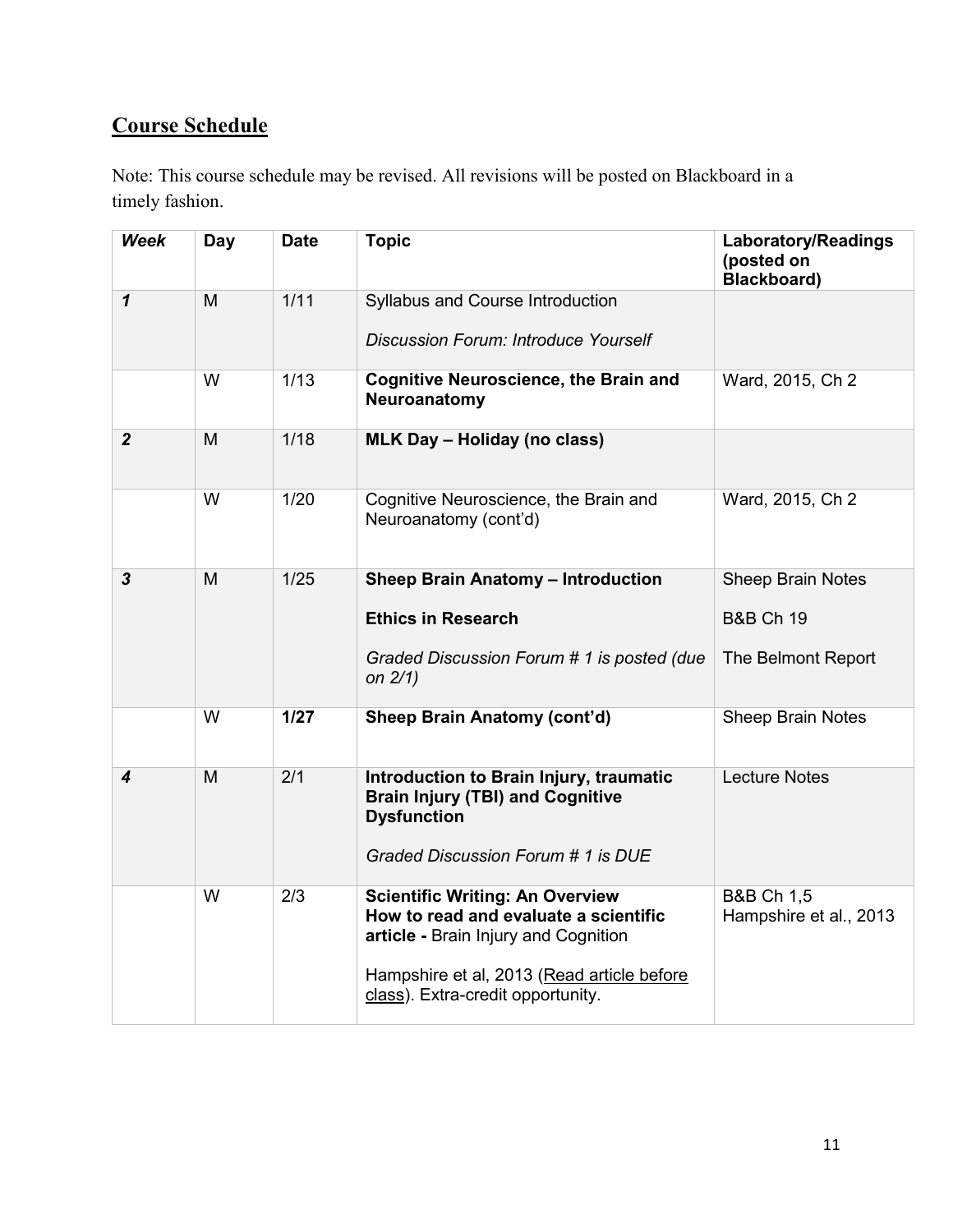| 5              | M | 2/8  | <b>NEUROANATOMY AND NEUROSCIENCE</b><br><b>EXAM (ONLINE), 10 TO 11:50 AM</b>                                                | <b>EXAM</b>                                                                                        |
|----------------|---|------|-----------------------------------------------------------------------------------------------------------------------------|----------------------------------------------------------------------------------------------------|
|                | W | 2/10 | LAB Experiment 1: EDA/Poligraph,<br><b>Emotions and Cognition: Scientific</b><br><b>Background</b>                          | Biopac Lesson 9<br>Latham et al, 2017                                                              |
| 6              | M | 2/15 | LAB Experiment 1: EDA/Poligraph,<br><b>Emotions and Cognition</b><br>Graded Discussion Forum # 2 is posted (due<br>on 2/22) |                                                                                                    |
|                | W | 2/17 | Lab 1 (cont'd): Data Analyses<br>APA Style: Introduction, Method, Results<br><b>Final Paper Instructions</b>                | B&B Ch 10,11<br>APA online resources                                                               |
| $\overline{7}$ | M | 2/22 | APA Style: Results, Discussion<br><b>Statistical Analyses and Figures</b><br>Graded Discussion Forum # 2 DUE                | B&B Ch 12 (pp. 147-<br>155; 166-169), Ch 13<br>APA online resources<br>Ch 12 (p. 160-166); Ch<br>8 |
|                | W | 2/24 | LAB 2 / Report 2: EEG, Alpha Rhythm<br>and Working Memory: Scientific<br><b>Background</b><br><b>REPORT 1 DUE</b>           | Biopac Lesson 4<br>Zhang et al. 2018<br><b>REPORT 1 DUE by</b><br>midnight                         |
| 8              | M | 3/1  | <b>Cognitive Neuroscience of Executive</b><br><b>Functions, and ADHD</b>                                                    |                                                                                                    |
|                | W | 3/3  | LAB Experiment 2: EEG, Alpha Rhythm<br>and Working Memory                                                                   | Data Analyses                                                                                      |
| 9              | M | 3/8  | Lab 2 (cont'd): Data Analyses                                                                                               |                                                                                                    |
| 9              | W | 3/10 | APA Style: Abstract, References, Literature<br>Search, Formatting                                                           | B&B Ch 4,14, 15<br>APA online resources                                                            |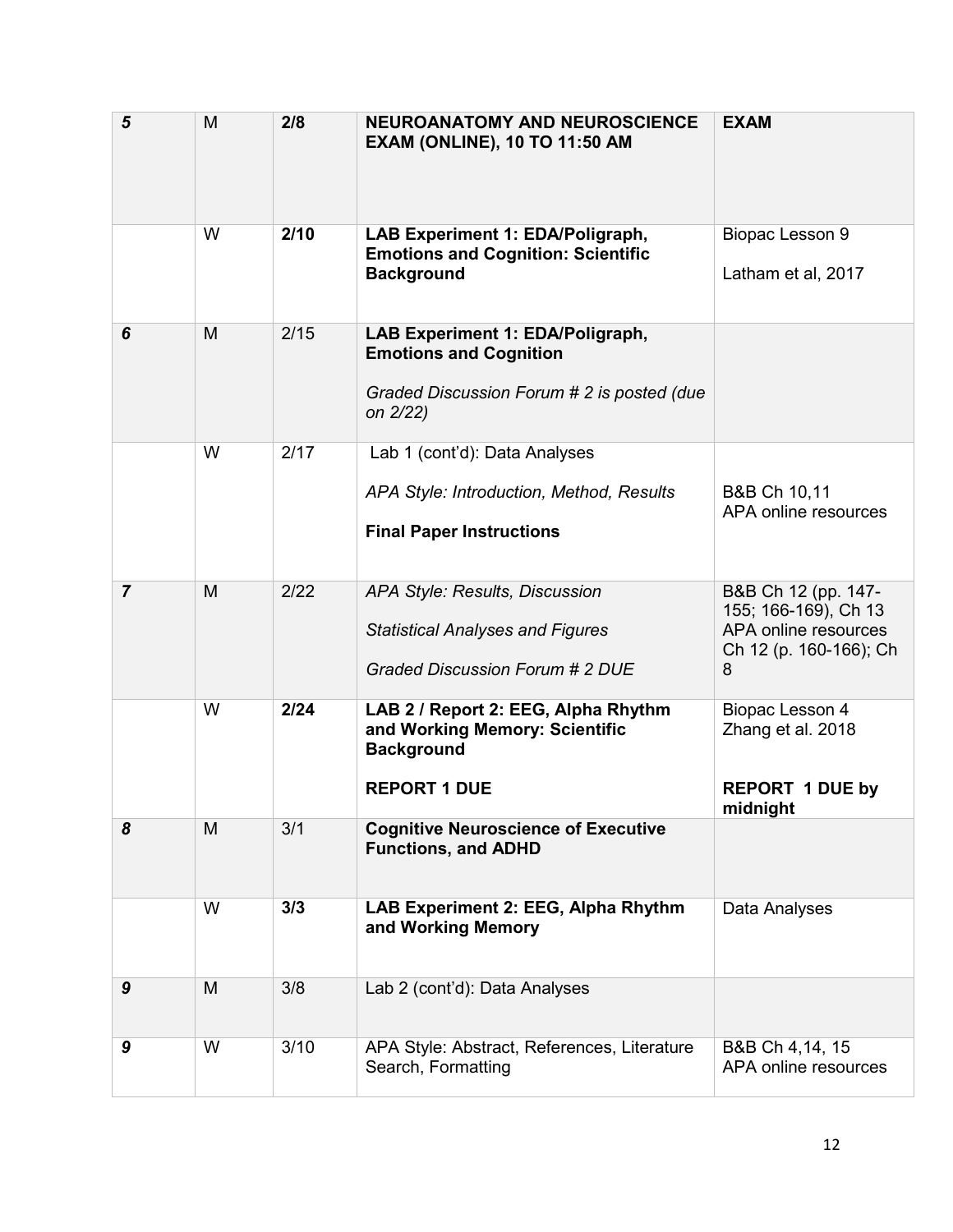|    |         |                  | Graded Discussion Forum # 3 is posted (due<br>on 3/17)                                                  |                                                           |
|----|---------|------------------|---------------------------------------------------------------------------------------------------------|-----------------------------------------------------------|
| 10 | M       | 3/15             | LAB 3 / Report 3: EOG: EOG, Object-<br>tracking, Reading: Scientific Background<br><b>REPORT 2 DUE</b>  | Biopac Lesson 10                                          |
|    | W       | 3/17             | LAB Experiment 3: EOG, Object-tracking,<br>Reading<br>Graded Discussion Forum # 3 is DUE                |                                                           |
| 11 | $M - F$ | $3/22 -$<br>3/26 | <b>SPRINGBREAK</b>                                                                                      |                                                           |
| 12 | M       | 3/29             | LAB 3 (cont'd) Data analyses                                                                            |                                                           |
|    | W       | 3/31             | LAB 4 / Lab Report 4: fMRI: Scientific<br><b>Background</b><br>FINAL PAPER 1ST DRAFT DUE                | <b>FINAL PAPER 1st</b><br><b>DRAFT DUE by</b><br>midnight |
| 13 | M       | 4/5              | LAB 4 / Lab Report 4: fMRI: Group<br><b>Research Project Instructions</b>                               |                                                           |
|    | W       | 4/7              | <b>LAB 4: Report 4 Group Work</b><br><b>REPORT 3 DUE</b>                                                | <b>REPORT 3 DUE by</b><br>midnight                        |
| 14 | M       | 4/12             | <b>Report 4 Group Presentations #1</b><br>(5 min)                                                       |                                                           |
|    | W       | 4/14             | <b>Report 4 Group Meetings with Instructor</b><br>Graded Discussion Forum #4 is posted (due<br>on 4/21) |                                                           |
| 15 | M       | 4/19             | <b>Report 4 Group Meetings with Instructor</b><br>Extra-credit Paper due by midnight (optional)         |                                                           |
|    | W       | 4/21             | Independent Writing (no class)<br>Graded Discussion Forum #4 is DUE                                     |                                                           |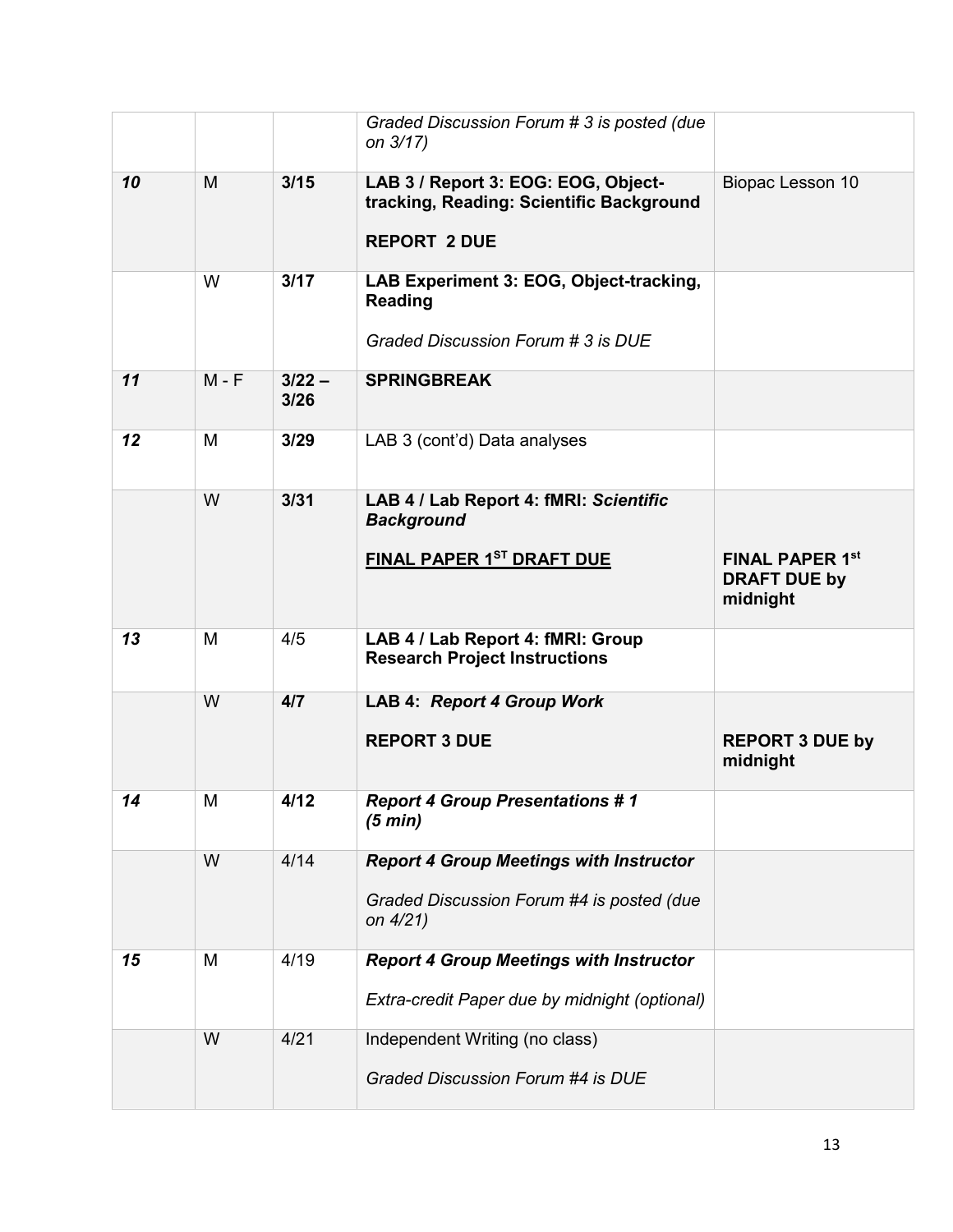| 16                    | M | 4/26 | <b>Report 4 Group Presentations #2</b><br>$(15-20 \text{ min})$                             |                                                    |
|-----------------------|---|------|---------------------------------------------------------------------------------------------|----------------------------------------------------|
|                       | W | 4/28 | FINAL PAPER 2 <sup>nd</sup> draft DUE<br>Independent Writing/Consultation Day (no<br>class) | FINAL PAPER 2nd<br><b>DRAFT DUE by</b><br>midnight |
| <b>Finals</b><br>Week | M | 5/3  | <b>GROUP REPORT 4 DUE</b>                                                                   | <b>REPORT 4 DUE by</b><br>midnight                 |

# **RESOURCES FOR STUDENTS**

The **UIC Library** is located both on east and west campus, provides access to resources, study rooms, and research support both online via chat and in person. At Daley Library on the east side of campus, stop by the reference desk in the IDEA Commons, or make an appointment for research help on either side of campus. Learn more about library policies at [http://library.uic.edu/.](http://library.uic.edu/) To find research materials in specific subject areas view the Research Guides at<http://researchguides.uic.edu/>

The **UIC Writing Center.** The UIC Writing Center provides excellent online resources to help students with paper writing in general. In addition to working with us on specific written assignments, we strongly recommend that you take advantage of the UIC Writing Center resources, especially if writing has been a challenge for you in the past, or if you do not have a lot of experience with writing scientific papers. To learn more or set up an appointment: **[https://writingcenter.uic.edu/.](https://writingcenter.uic.edu/)**

The **Academic Center for Excellence (ACE)** can help if you feel you need more individualized instruction in reading and/or writing, study skills, time management, etc. Please call (312) 413 0031 or visit<https://ace.uic.edu/> for more information.

The **Math and Science Learning Center**, located in the Science and Engineering South Building (SES) at 845 W. Taylor St. 3rd Floor, Room 247, is a meeting place for students in Math, Biological Sciences, Chemistry, Earth and Environmental Sciences, and Physics. At the MSLC, students can meet with graduate teaching assistants for tutoring in 100-level courses, arrange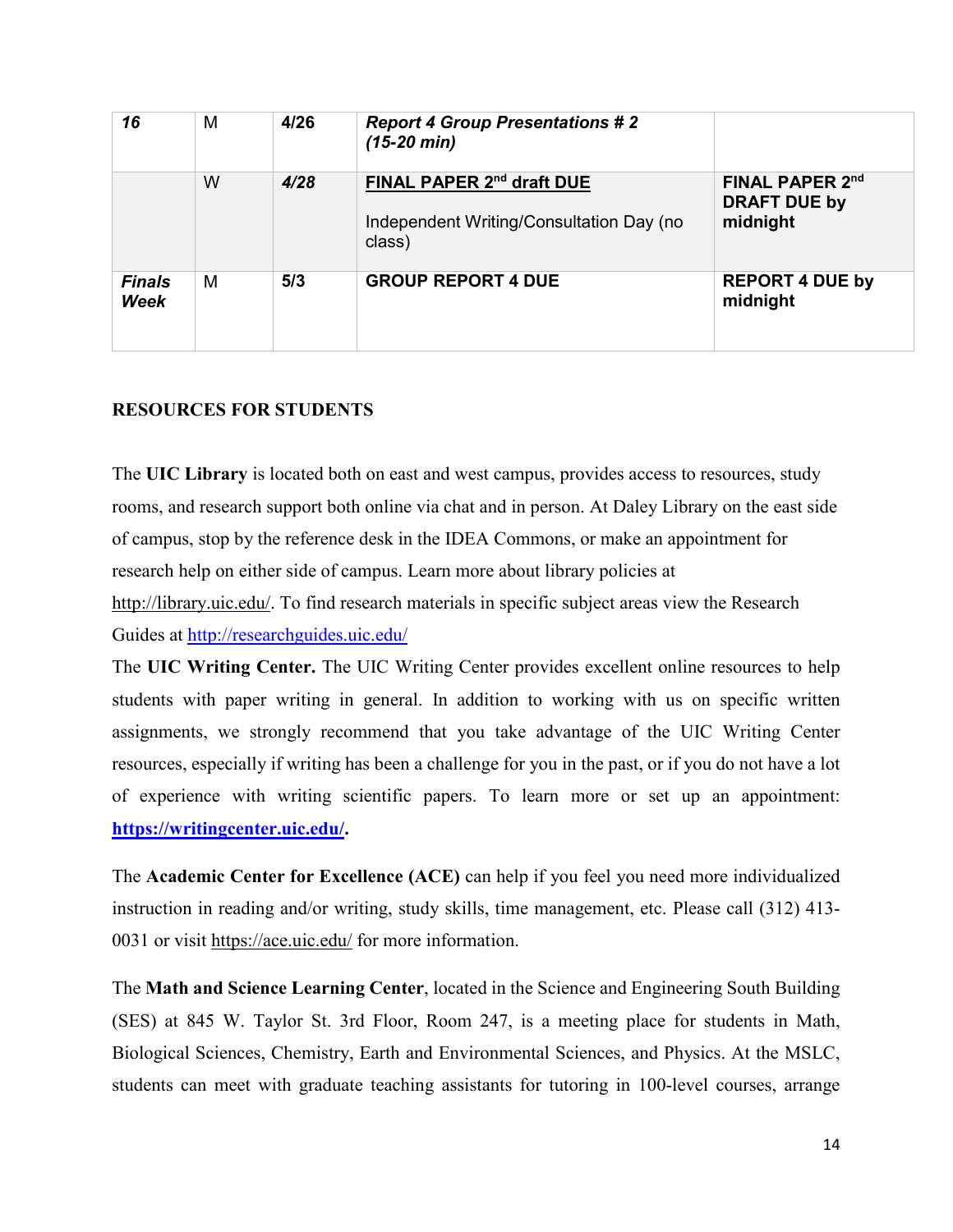informal group study sessions with other students, or meet up with friends to attend one of the workshops, seminars, or other activities sponsored by the SLC during the semester. Visit the website at [https://mslc.uic.edu/,](https://mslc.uic.edu/) call 312-355-4900, or email at [mslc@uic.edu.](mailto:mslc@uic.edu)

The **UIC Wellness Center.** The UIC Wellness Center [\(https://wellnesscenter.uic.edu/resources](https://wellnesscenter.uic.edu/resources-and-services/)[and-services/\)](https://wellnesscenter.uic.edu/resources-and-services/) provides many useful resources on Wellness, and useful guidelines on how to manage and navigate your online classes: [https://wellnesscenter.uic.edu/news-stories/how-to](https://wellnesscenter.uic.edu/news-stories/how-to-navigate-online-classes/)[navigate-online-classes/.](https://wellnesscenter.uic.edu/news-stories/how-to-navigate-online-classes/)

**Counseling Resources for Students**. Counseling Services are available for all UIC students. You may seek free and confidential services from the Counseling Center at [www.counseling.uic.edu.](http://www.counseling.uic.edu/) The Counseling Center is located in the Student Services Building; you may contact them at (312) 996-3490 during normal business hours (M-F, 9 am - 5 pm). If calling after hours, press 2 to be connected to a crisis counselor. In addition to offering counseling services, the Counseling Center also operates the InTouch Crisis Hotline from 6:00 p.m.-10:30 p.m. They offer support and referrals to callers, as well as telephone crisis interventions; please call (312) 996-5535. Furthermore, the **Office of Applied Psychological Services** (OAPS) at UIC offers mental health services based on a sliding scale, [https://psch.uic.edu/research-programs/clinical/office-of](https://psch.uic.edu/research-programs/clinical/office-of-applied-psychological-services/)[applied-psychological-services/](https://psch.uic.edu/research-programs/clinical/office-of-applied-psychological-services/) .

The **Campus Advocacy Network** provides information and offers resources to all UIC students, faculty, and staff. Under the Title IX law you have the right to an education that is free from any form of gender-based violence and discrimination. Crimes of sexual assault, domestic violence, sexual harassment, and stalking are against the law and can be prevented. For more information or for confidential victim-services and advocacy, contact UIC's Campus Advocacy Network at 312- 413-1025 or visit [http://can.uic.edu/.](http://can.uic.edu/) To make a report to UIC's Title IX office, email [TitleIX@uic.edu](mailto:TitleIX@uic.edu) or call (312) 996-5657.

**Campus Security.** As a UIC student, you've chosen to live in one of the nation's largest cities. But, as at any university, crime is a reality. At UIC, we are strongly committed to our public safety programs, and we encourage students to be proactive in learning what programs and services are available in case of an emergency. You are DISCOURAGED from staying in university buildings alone, including lab rooms, after hours and are ENCOURAGED to use the POLICE/STUDENT patrol escort if you are uncomfortable traveling anywhere on campus. You